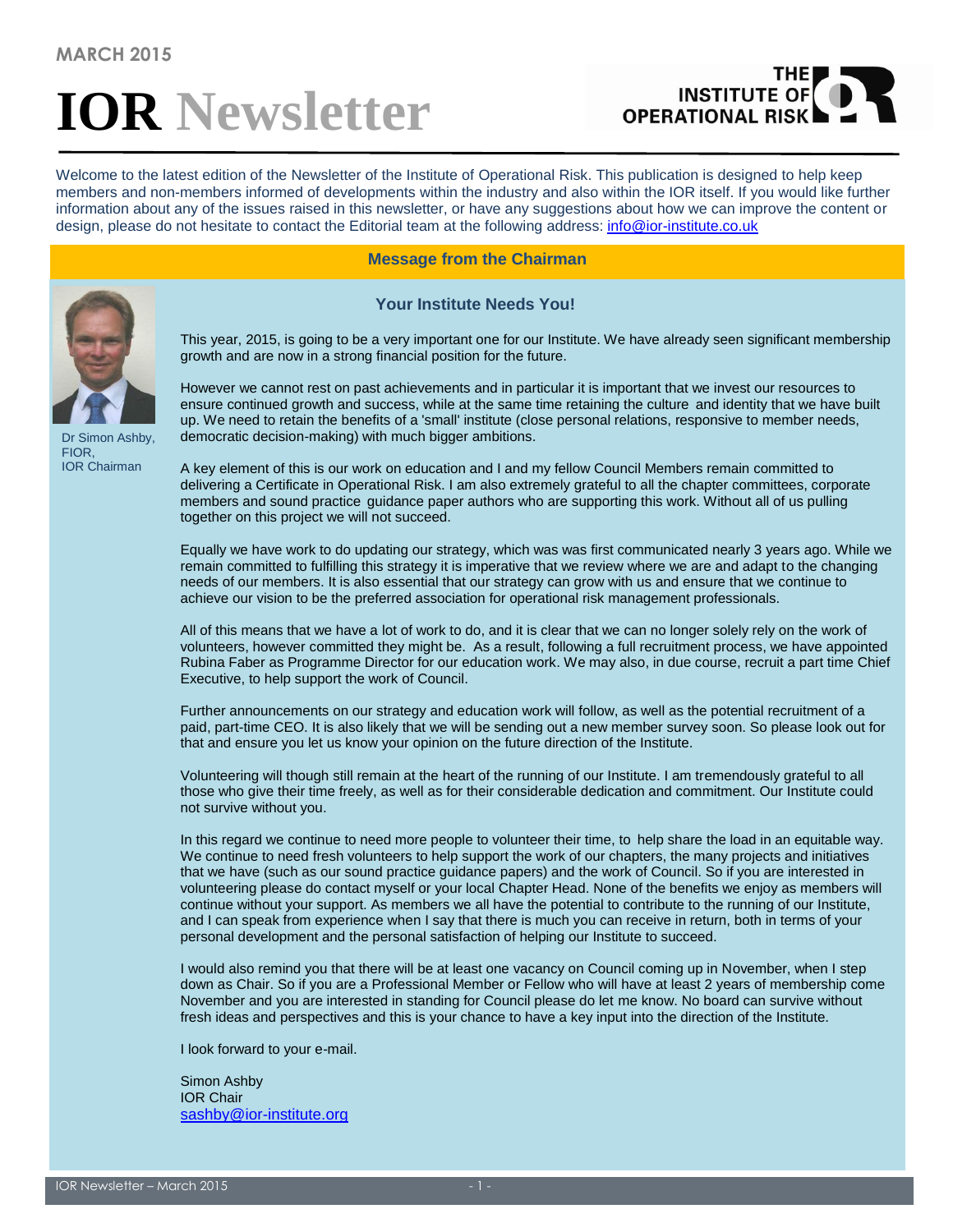# **CIR Risk Management**

## **Open for entries FREE to enter**

AWARDS 2015

#### 12 November 2015, Millennium Hotel, Mayfair London

#### **New Local Chapter for the United States**

One of the key strategic objectives for the IOR is the establishment of new chapters in areas of the world where there are sufficient members to warrant it. We are, therefore, delighted to report that an inaugural 'kick-off' event in the United States took place on 28 January 2015 in Manhattan, New York at the offices of Rabobank International. The event featured an overview of operational risk practice from around the world and was followed by an introduction to the IOR, what it is and what it offers. A presentation then followed on the benefits of establishing a local IOR chapter in the US.

This exciting news comes in addition to announcements that we will be making shortly with regards to the development of new chapters in South Africa, Denmark (for Scandinavia), Australia, Ireland, Saudi Arabia (which will initially support all of the Gulf Cooperation Council states) and Argentina.

#### **Corporate Membership**

The IOR is committed to the promotion of skills and standards associated with the profession of Operational Risk Management. It is an independent, not for profit, professional body designed to support its members through the provision of:

- Professional standards
- External events
- Research
- $\triangleright$  Sound practice quidance

By becoming a Corporate Member your organisation will directly support the work of the IOR. You will also receive a range of benefits for both your organisation as a whole and your operational risk and related professionals.

#### Corporate Membership Benefits

- $\triangleright$  Affiliation to the local chapter in which your Head Office is located, where available.
- $\triangleright$  Access to events across all IOR Chapters (including seminars, forums, conferences and social events).
- Many events at zero cost for nominated corporate representatives.
- $\triangleright$  Chargeable events at the discounted member rate (where available).
- Your logo, plus an acknowledgement on the IOR website to demonstrate your commitment to the Institute and the discipline of operational risk management.
- $\triangleright$  Access to the members only area and associated resources, including all Sound Practice Guidance Papers (for nominated corporate representatives).
- 
- Automatic notification of official IOR events and IOR accredited events.
- $\triangleright$  Access to general meetings and voting rights for one senior official.

#### Obligations of Corporate Members

- $\triangleright$  Corporate members are asked to host one IOR event per year, to support the Local Chapter to which they are affiliated, where one is available.
- $\triangleright$  To ensure that nominated individuals abide by the Institute's member code of conduct.
- $\triangleright$  To keep the IOR informed of any changes in the details of nominated corporate representatives.

For more information about joining as a Corporate Member, please visit the IOR website or email us o[n info@ior](mailto:info@ior-institute.co.uk)[institute.co.uk](mailto:info@ior-institute.co.uk)

## **IOR Membership Profile IOR Newsletter.** The Company of the Company of the Company of the Company of the Company of the Company of the Company of the Company of the Company of the Company of the Company of the Company of

Have you ever wondered what industries our members hail from?

Well, here's your answer. As you might imagine, the Banking industry is well represented, followed by Insurance, Consultancy and Asset Management, but the Oil & Gas and Nuclear sectors and well as Local and Central Government and Construction are also represented.



■ Worked in banking, asset management and insurance None selected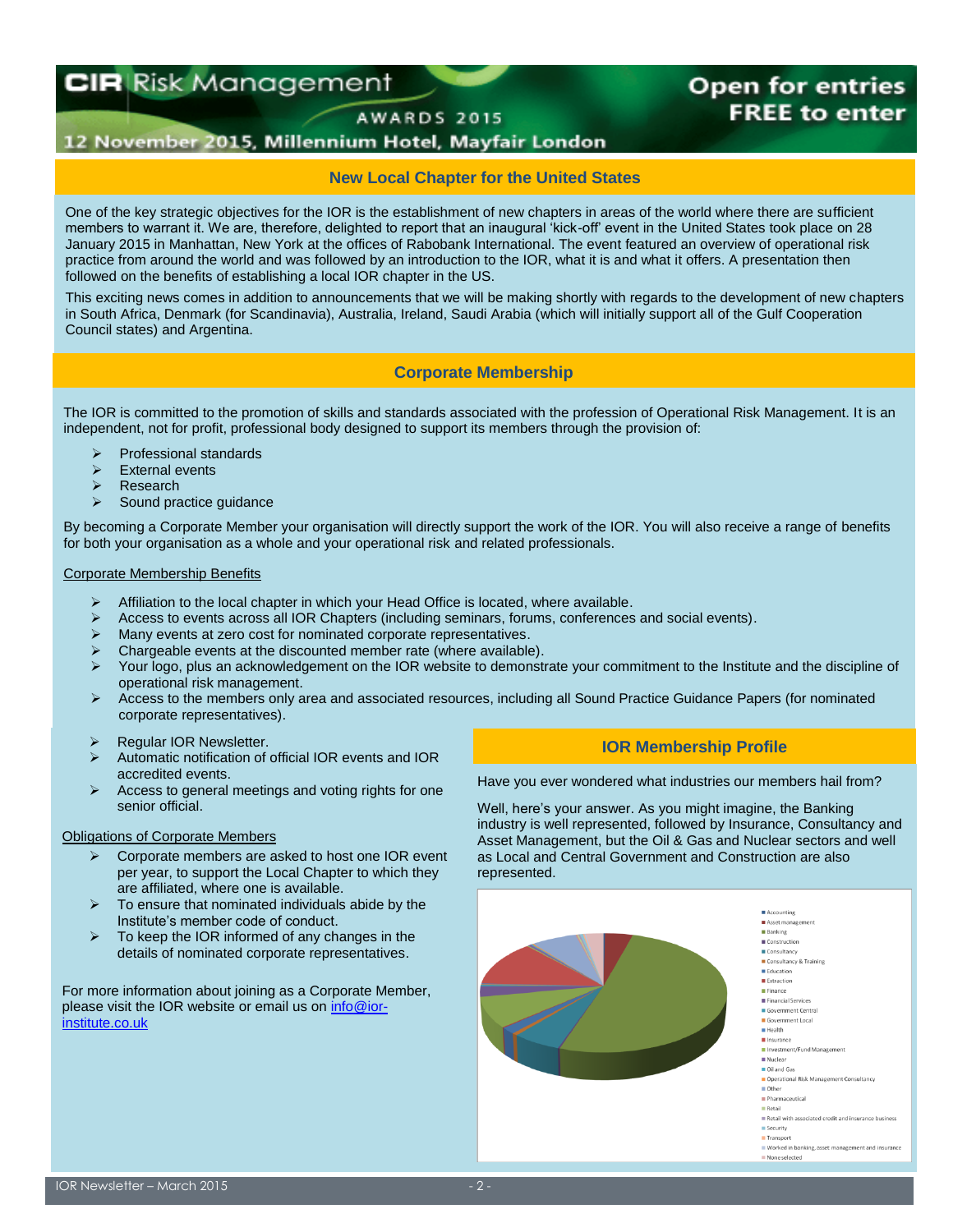#### **Building a Proactive Regulatory Strategy <b>Nigeria Chapter** Nigeria Chapter

At the recent AGM in November last year, we announced our plans for the IOR to become more proactive and higher profile in responding to regulators and policy makers. The post-financial crisis regulatory tsunami shows no sign of abating and the IOR is in a unique position as an independent professional institute to make valued contributions to policy debates and to seek to ensure that common sense prevails.

Since the AGM we have taken a number of steps towards achieving our objective. First, we have agreed at the IOR Council the governance and process around responding to regulatory consultations. We have formed a sub-committee of the IOR Council to lead the work and approve our submissions to consultation papers. To support the sub-committee we've established an Expert Panel, which includes former IOR Chairman Philip Martin, non-executive Council Member John Thirlwell and academic/ consultant Ariane Chapelle.



In addition to process and governance, we've also made a positive start to actually responding to regulatory consultations. We submitted responses to two BCBS consultations: BCBS 291 on Revision of the Simpler Approaches to Operational Risk; and BCBS 294 on Revised Corporate Governance Principles for Banks. Both papers were issued in October 2014 and we submitted the responses before the January deadlines. Both responses are available on the IOR website.

Our response to BCBS 291 is of particular note. As we all know, there is no easy solution to calculating operational risk capital. The formulae used for the simpler approaches in Basel 2 which was implemented in the EU through the Capital Requirements Directive, were based on income (attributed to business lines in the case of the more sophisticated standardised approach). The simpler approaches in Basel 2 were always designed to be a crude proxy for estimates of operational risk capital. Whilst they lacked any general validity and therefore credibility in terms of being risk sensitive proxies for operational risk, what they lacked in risk sensitivity, they more than made up in simplicity.

Moreover, by introducing operational risk into Basel 2 (and the CRD in the EU), operational risk was propelled into every board room.

We argue in our response that the proposed new approach from BCBS achieves, at best, marginal improvements in risk sensitivity at the significant cost of additional complexity and potentially significant costs of compliance. Further, policy-makers and supervisors would be better to focus their efforts on raising the standards of operational risk management within the industry, rather than focusing on changing the maths. If, as is widely believed, the Basel Committee's underlying intention is to increase the levels of regulatory capital allocated to operational risk within large international banks, it could have done this by simply increasing the alpha/betas in the existing approaches. The existing BIA/TSA approaches are more than adequate for the majority of smaller and less complex firms, and for more sophisticated firms who have decided not to adopt AMA. Many national supervisors already require them to conduct modelling/more sophisticated analysis as part of their Pillar 2 assessment and require additional capital as a result, so the fact that the Pillar 1 calculation is rudimentary and not risk sensitive is generally immaterial. For the largest most complex firms, policy makers and supervisors should require the adoption of AMA. It is only through an effective Pillar 2 ICAAP process that the appropriateness of the operational risk capital assessment can be determined and regulators should focus attention on this process (including to introduce some semblance of global consistency), rather than on an ultimately spurious mathematical formulae.

I believe we have made a positive start to our more proactive regulatory strategy but there is much more to do to stem an increasingly politically motivated red tape tide of regulation. By leveraging the wealth of experience and knowledge of our membership, I believe we can make a positive contribution to regulatory policy debates and introduce some muchneeded practical common sense. As always, we can only do this with the support of our membership, and if you would like to get involved in this work, we would love to hear from you – please contact me.

*Dr. Jimi Hinchliffe Member of IOR Council*

[jhinchliffe@ior-institute.org](mailto:jhinchliffe@ior-institute.org)

The Nigerian Chapter held a very successful Annual Operational Risk Conference at the Ikeja Sheraton Hotel and Towers on 3 December 2014 with the theme of: "Value creation through embedding risk culture in the organization". This was an all-day event which was kicked-off by Edima Ben Ekpo (Nigeria Chapter Head) with an opening address that focused on information about the IOR, the Nigeria Chapter, the benefits of joining the body and the content of the conference.The first paper entitled "An overview of the new Basel changes in operational risk capital calculation and the building blocks for compliance" was presented by Ademola Adeniran, Director, Deloitte. The presentation gave a simplified view to the computation of OR Capital under the revised Standard Approach highlighting the differences between TSA and RSA. Kevin Ugwuoke, CRO Mainstreet Bank Limited, presented a paper entitled: "The Three Lines of Defence is Integral to the DNA of the Firm". Kevin was able to demystify the 3 lines of defence that has become a recurring decimal in Risk Management Frameworks without the tangible benefits espoused. It was a truly enriching session and it seemed that the whole conference was in agreement that there was much work to be done to ensure the adequacy of the 3 lines of defence.



A presentation on Operational Risk and Strategic Planning anchored by Eneni Oduwole was enriching as this came from the perspective of the Financial Services Professional now in the Manufacturing Sector. SAP and Northern Sparks Limited also made presentations on supporting Operational Risk Management within the GRC framework of an organisation. There was also a break-out session of two teams coordinated by Niyi Olalemi on Sustainable Banking.

The event was sponsored by SAP, Northern Sparks and Deloitte and there were 50 attendees in all. The conference was a great success as attested to by various participants and the take away is unquantifiable.

*Edima Ben Ekpo Head of Nigeria Chapter*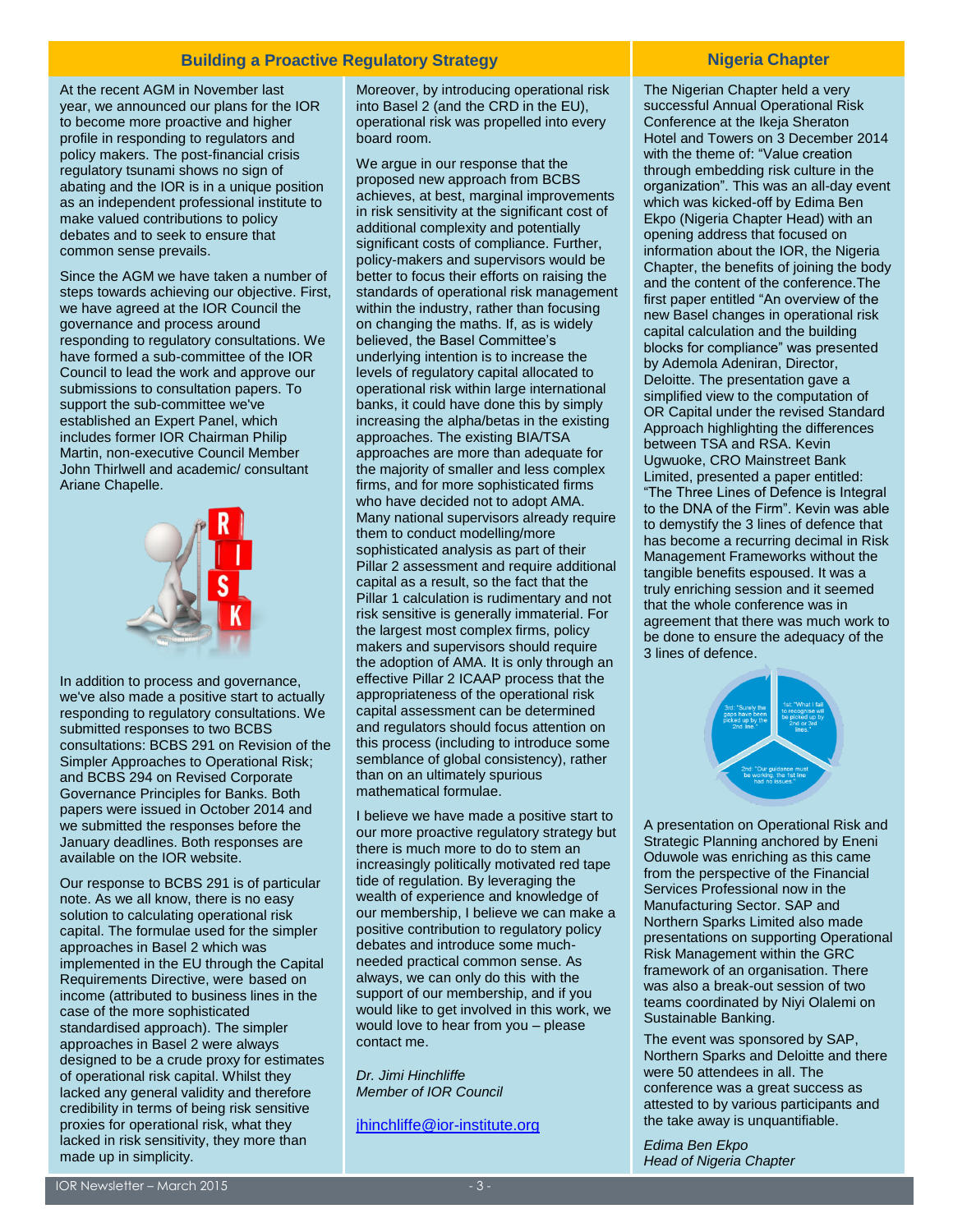#### **England & Wales Chapter**

The England and Wales Chapter would like to take this opportunity to thank Helen Pykhova for her help in establishing the chapter and organising a great number of the chapter's events. Unfortunately Helen is stepping down as a member of the leadership team although her commitment to the institute remains and we look forward to seeing her at future events. I have always wondered how Helen managed to juggle the demands of her own consultancy practice and the resultant interim role at Santander and her significant role at the Association of Foreign Banks. We thank Helen for the time she devoted to the institute over the last years.

I am pleased to be able to announce that Philip Martin, Ravi Gupta and Clare Acaye have stepped forward to join the Chapter's leadership team. As most of you will know Philip was previously the Chairman of the Institute and the knowledge and experience he brings is very welcome. The leadership team now comprises Ariane Chapelle, Denis Lyons, Clare Acaye, Ravi Gupta, Philip Martin and Andrew Sheen. We continue to look for opportunities to provide members with the chance to network, discuss issues impacting on our discipline and opportunities for learning and development, and the leadership team welcome suggestions and offers of assistance from all members.

The start of the year is a good opportunity to look back over 2014. During the year the chapter organised 9 events around specific operational risk elements, including a one day event on Operational Risk in the insurance business. We were also pleased to be able to hold a networking event in December. It is good to see the number of members who attend these events and the leadership team were pleased to be able to end the year with a social event.

The leadership team are currently organising events for 2015 and we hope to be able to organise seminars on scenarios and Operational Risk for asset managers over the next few weeks. We are also interested in holding an evening debate on the validity of the three lines of defence. Should any members be willing to argue in support of the three lines of defence or host one of our seminars please e-mail me at [asheen@ior-institute.org](mailto:asheen@ior-institute.org).

Further details of events will be released once arrangements are formalised.

*Andrew Sheen Head of England & Wales Chapter*

#### **Dutch Chapter**

On 19 March 2015 the Dutch chapter held a major event which was kindly hosted by ING Bank. The event began with presentations and discussions and was rounded off by a "borrel" (which can mean many different things to different people but in this case is probably best described as "meeting like-minded professionals at a work-related reception").

The Dutch Chapter was privileged to have Peter Jacobs, CIO ING Bank Nederland, make a presentation on risk culture and the "Tone at the Top" within ING Bank. This was followed by Jan van der Weijde, Program Manager at ERM ING Bank, who described the ING Bank approach to Enterprise Risk Management.

We have grown our membership significantly and are delighted to welcome ABN AMRO, ING Bank, SNS Bank, Achmea, AON and PWC as corporate members. For further information mail us at [IOR@axveco.com](mailto:IOR@axveco.com).

*Alex Dowdalls Head of Dutch Chapter*

#### **Hong Kong Chapter**

Last quarter, the Hong Kong Chapter continued to represent the 'voice of the risk industry' having been invited to meet the Hong Kong Monetary Authority (HKMA) to discuss the top emerging risks in order to establish a platform for industry-regulatory dialogue. It is also an honour to be appointed as the Examiner of the ORM paper of the Diploma Program of Hong Kong Institute of Bankers which is recognized by the Hong Kong Regulators as part of the industrial competence development program. We are working to produce two case studies and the marking scheme. On 17 January I was also invited to provide a full day's training in Beijing on the prospects and risks of Chinese Securitization for senior government officials and industrial practitioners. This is one of the top agenda items of the national economic reform policy. The members currently work with a group of industrial peers, undergraduate students and university professors to conduct research on various financial topics and will publish papers focusing on risk implication and business perspectives.

*Dominic Wu Head of Hong Kong Chapter*

#### **Order Please!! Questions to the Prime Minister…**

On 10 February I attended, together with a fellow IOR Council member, the 2015 British Chambers of Commerce annual conference entitled: "A Business Plan for Britain". Speakers included the British Prime Minister, Deputy Leader, Columbian Ambassador, Polish Ambassador and other figures from top business and government. After the Prime Minister David Cameron finished his speech, he asked for questions and I was able to put a question to the PM. My question was associated to my work on behalf of the British Standards Institution regarding Board level Governance, relating to the limited training and education often provided to board members required to ensure or improve their competencies. Overall he agreed and would like to see more done to improve board competencies through education and training. He also noted that while all FTSE 100 companies may have at least one female member on their boards, more needs to be done to provide a further level of gender balance on boards.

I do feel passionately about the need to focus more on organizations governing bodies / boards and have for several years now been chair of the BSI committee responsible for delivering the first British Standard in Governance BS13500. If either nationally or internationally you would like more information on this work and the standard, please let me know ([mfaber@ior-institute.org\)](mailto:mfaber@ior-institute.org).

I have enclosed a link to the PM's presentation at the BCC conference. If you want to skip to 21:47 minutes into the presentation, you may be interested to hear a question from the floor…

<https://www.youtube.com/watch?v=XUZUJcLyF0s>

*Michael Faber Member of IOR Council*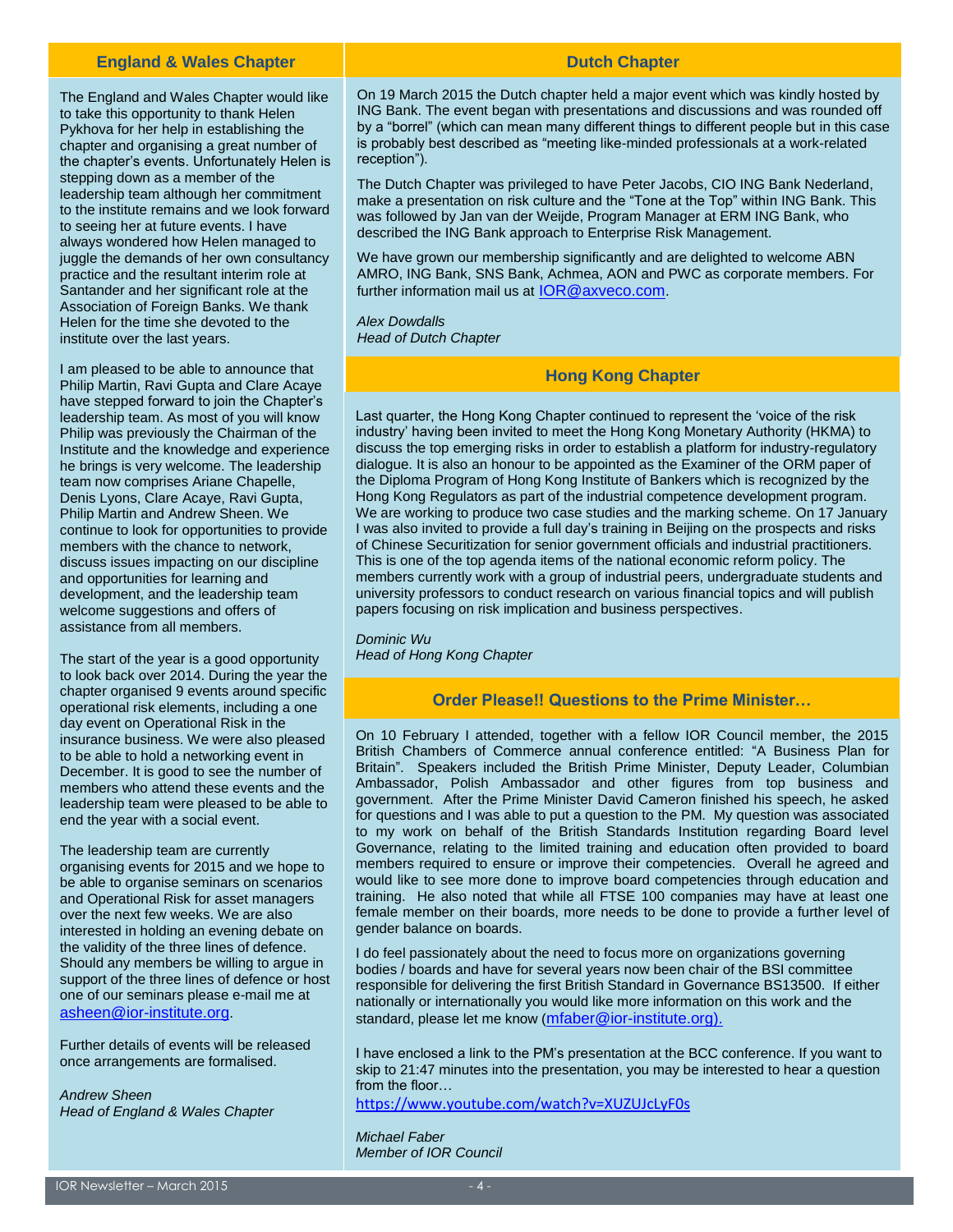#### **OpRisk World 2015 Conference**

In February, the IOR once again endorsed the OpRisk World conference held in Amsterdam which was hosted by Risk*Business* International and *The Risk Universe* magazine. There were well over 100 attendees with IOR members enjoying a 15% discount on their delegate fee.

In addition to the popular panel discussions, the conference also benefitted from three keynote addresses: the first from Judge Mervyn E. King, perhaps the foremost expert on corporate governance and also chairman of the King Committee on Corporate Governance in South Africa, which has published the King Reports referred to as "the most effective summary of the best international practices in corporate governance". This was followed by addresses from John Coates (trader and research fellow in neuroscience and finance at the University of Cambridge) on the interaction between stress and risk taking and the world of a rogue trader from Toshide Iguchi, once of Daiwa Bank in the USA and Nick Leeson, formerly of Barings Bank. The IOR's Chair, Simon Ashby also participated in a panel discussion addressing risk culture.

The presentations from the rogue traders were interwoven with references to ethics, culture and conduct and also touched on the themes of accountability and responsibility that pervaded the debate throughout the two days.

#### **CFP's New Generation Operational Risk 2015**

In March, the IOR was pleased to promote CFP's New Generation Operational Risk 2015 congress which took place in London and attempted to address critical operational risk challenges in 2015, such as:

- Conduct risk and culture and where this stands within the institution;
- Regulatory compliance and capital requirements;
- Cyber-crime, vendor risk and technology;
- Reputational and legal risk within financial institutions;
- Data management; and
- Effective governance, culture and operational risk appetite.

IOR members benefitted from a discounted delegate fee and one lucky member, Daniel Golding, whose name was drawn at random, was able to attend the event for free!

The agenda for the congress was based on research undertaken with over 50 Operational Risk professionals and was complimented by a stellar line-up of speakers from the world of operational risk, including recently appointed IOR fellow, Michael Sicsic.

#### **Risk Minds Insurance Conference**

IOR was once again delighted to endorse and be a media partner for the 4<sup>th</sup> annual RiskMinds Insurance conference which took place at the Hotel Okura in Amsterdam in March. In its short lifetime, the conference has become the most cutting edge and comprehensive event for risk management in the insurance industry.

The IOR was able to obtain a discount for its members and those who attended were able to hear from key regulators, CROs and industry practitioners discussing the future of global financial regulation, the impact on the insurance industry and the strategic and practical challenges of implementation.

As well as the main summit, there were interactive 'strategy-lab' working group sessions allowing participants to work through their key challenges with their peers and to garner defined outcomes to take back to the workplace.

Additional, closed-door supervisory discussions were held to discuss the important regulatory developments with leading supervisors and to enable views to be put across in a closed-door environment.

### **'Tech spot'**



In January we reached the 4,000 member mark for our IOR LinkedIn discussion group and already the number has increased to over 4,400. This group provides a great opportunity to seek advice, share experiences or comment on current news and events – so please take advantage of this ever growing network.

As mentioned previously, if there is anything extra we can do in terms of the design and content of the IOR website and, in particular, the facilities within the members area, please contact us at: [info@ior-institute.co.uk](mailto:info@ior-institute.co.uk) marking it for the attention of 'Tech Spot'.

IT Continuity tip: make sure out-of-site is not out-of-mind! Often when running recovery sites with dedicated workstations, they can be missed when updating user workstations with new or updated applications. Results can be that the recovery workstations don't work as required when needed in a crisis. So, look to ensure that IT treat the dedicated recovery workstations as 'production' and ensure that they are tested in the same way as the day-to-day user workstations.

*Michael Faber Member of IOR Council*

#### **Contacting the IOR**

#### **Dedicated IOR telephone number**

The IOR has a dedicated telephone line so that both members and non-members can speak to someone in person if they have, for example, any queries regarding membership, the application process, payment of annual fees or any other more general queries.

#### **+44 (0)1920 443818**

The number can also be found on the IOR website under the "Contact Us" section.

#### **Call for Articles**

#### **Your Institute needs you!**

This is primarily a members' newsletter and we would be delighted to receive articles or submissions from any member of the Institute. These submissions may be in the form of research, review, comment, conference coverage or any other risk related article.

Please send any articles for consideration to [info@ior](mailto:info@ior-institute.co.uk)[institute.co.uk](mailto:info@ior-institute.co.uk) with the subject line of "IOR Newsletter".